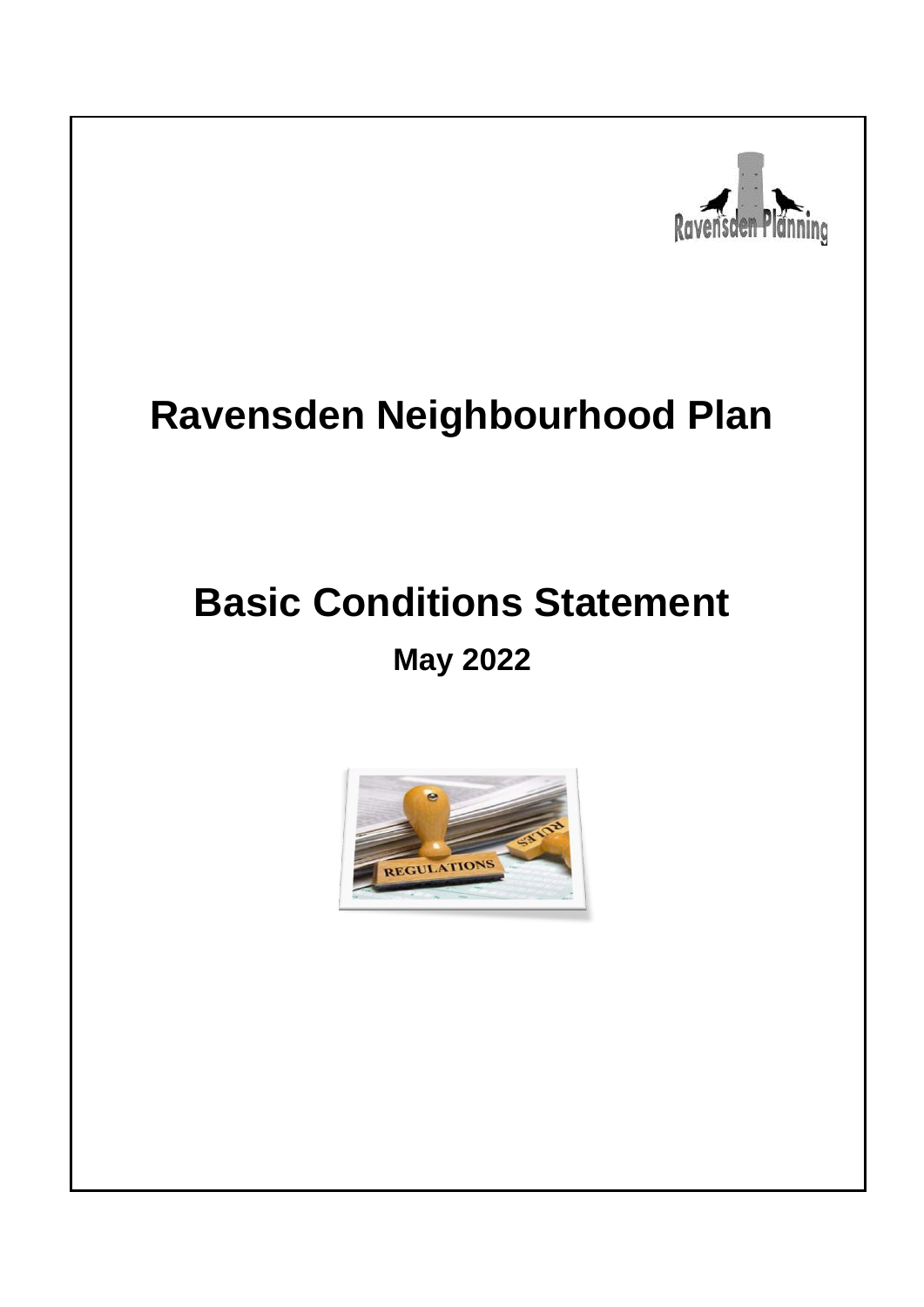# **Table of Contents**

1. Introduction

*Figure 1: Map showing extent of Neighbourhood Planning Area*

2. Background

*Figure 2: Overall Consultation Schedule*

3. Conformity with National Planning Policy

*Table 1: NPPF Conformity*

4. Contribution to Sustainable Development

*Table 2: Sustainability Attributes*

5. General Conformity with Strategic Local Policy

*Table 3: Conformity with Bedford Borough Council Allocations and Designations Local Plan and Bedford Borough Local Plan 2030*

6. Compatibility with EU Legislation

*Table 4: Human Rights*

7. Conclusion

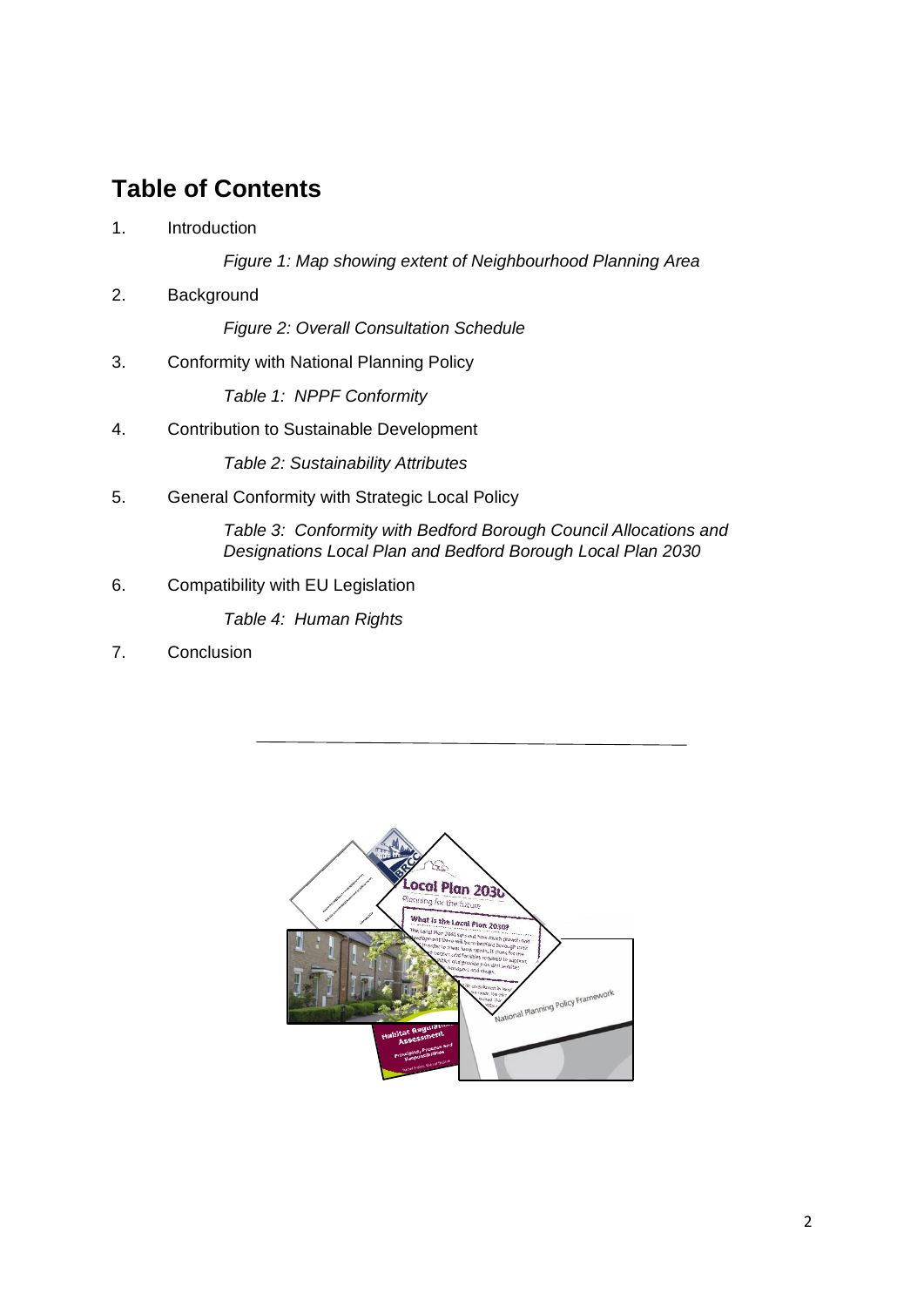# **Ravensden Neighbourhood Plan - Basic Conditions Statement**

## **1. Introduction**

This Statement has been prepared by Ravensden Parish Council to accompany the Ravensden Neighbourhood Plan 2030 on submission to Bedford Borough Council (BBC) under regulation 15 of the Neighbourhood Planning (General) Regulations 2012 as amended ("the Regulations").

The Neighbourhood Plan has been prepared by the Parish Council, the qualifying body, for the Neighbourhood Area covering the whole of the Parish, as designated by BBC on the 23rd October 2019 (See Figure 1 below).

The policies described in the Neighbourhood Plan relate to the development and use of land in the designated Neighbourhood Area and do not relate to any other designated Neighbourhood Area.

The plan period is for 10 years up to 2030, a period which aligns to the current adopted Bedford Borough Council Local Plan.<sup>1</sup>

The Neighbourhood Plan does not include provision about development that is excluded development in accordance with relevant legislation<sup>2</sup>.

The NP document also contains (at Section11) a number of non-statutory proposals that relate to local planning matters which do not form part of the examined 'neighbourhood development plan' but provides a 'wish list' that has emerged during consultation that the Parish Council has considered during the preparation of the document.

The Statement addresses and shows full compliance with each of the four 'basic conditions' required of the Regulations and explains how the submitted Neighbourhood Plan meets the requirements of paragraph 8 of schedule 4B to the Town and Country Planning Act 1990.

The Regulations state that a Neighbourhood Plan will be considered to have met the basic conditions if:

- Having regard to National Policies and advice contained in guidance issued by the Secretary of State, it is appropriate to make the Neighbourhood Development Plan
- The making of the Neighbourhood Development Plan contributes to the achievement of sustainable development
- The making of the Neighbourhood Development Plan is in general conformity with the strategic policies contained in the development plan for the area of the authority (or any part of that area)
- The making of the Neighbourhood Development Plan does not breach,

<sup>&</sup>lt;sup>1</sup> Bedford Borough Local Plan 2030 adopted by Bedford Borough Council on 15th January 2020

<sup>&</sup>lt;sup>2</sup> Planning and Compulsory Purchase Act 2004 Section 38B(1)(b) and the Town and Country Planning Act 1990 Section 61K.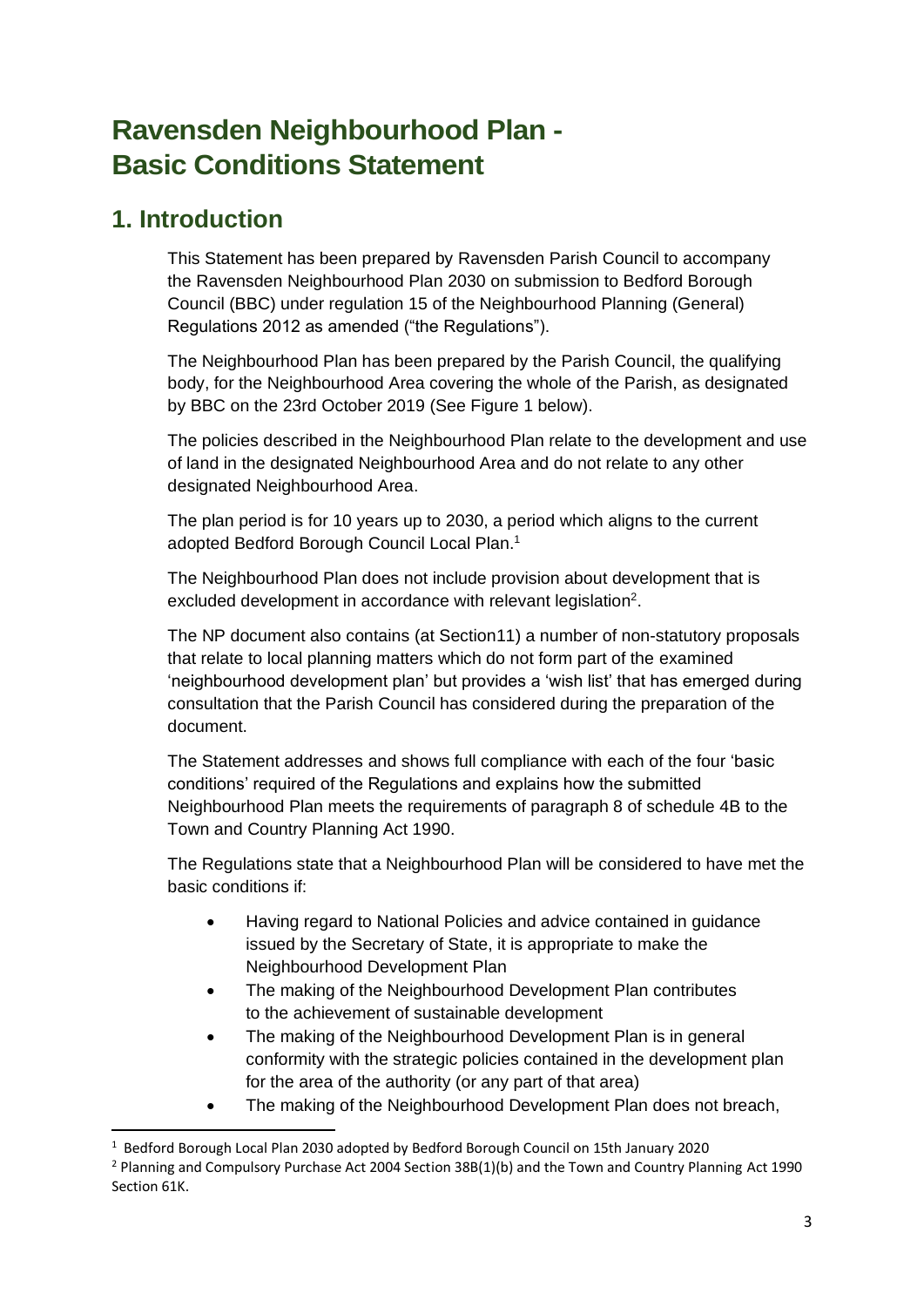and is otherwise compatible with EU obligations.

In order to consider the requirements to be compatible with EU obligations, a further basic condition is set out in the Regulations

• The making of the Neighbourhood Development Plan does not breach the requirements of Chapter 8 of Part 6 of the Conservation of Habitats and Species Regulations 2017.



Figure 1: Map showing the Designated Area of Ravensden Parish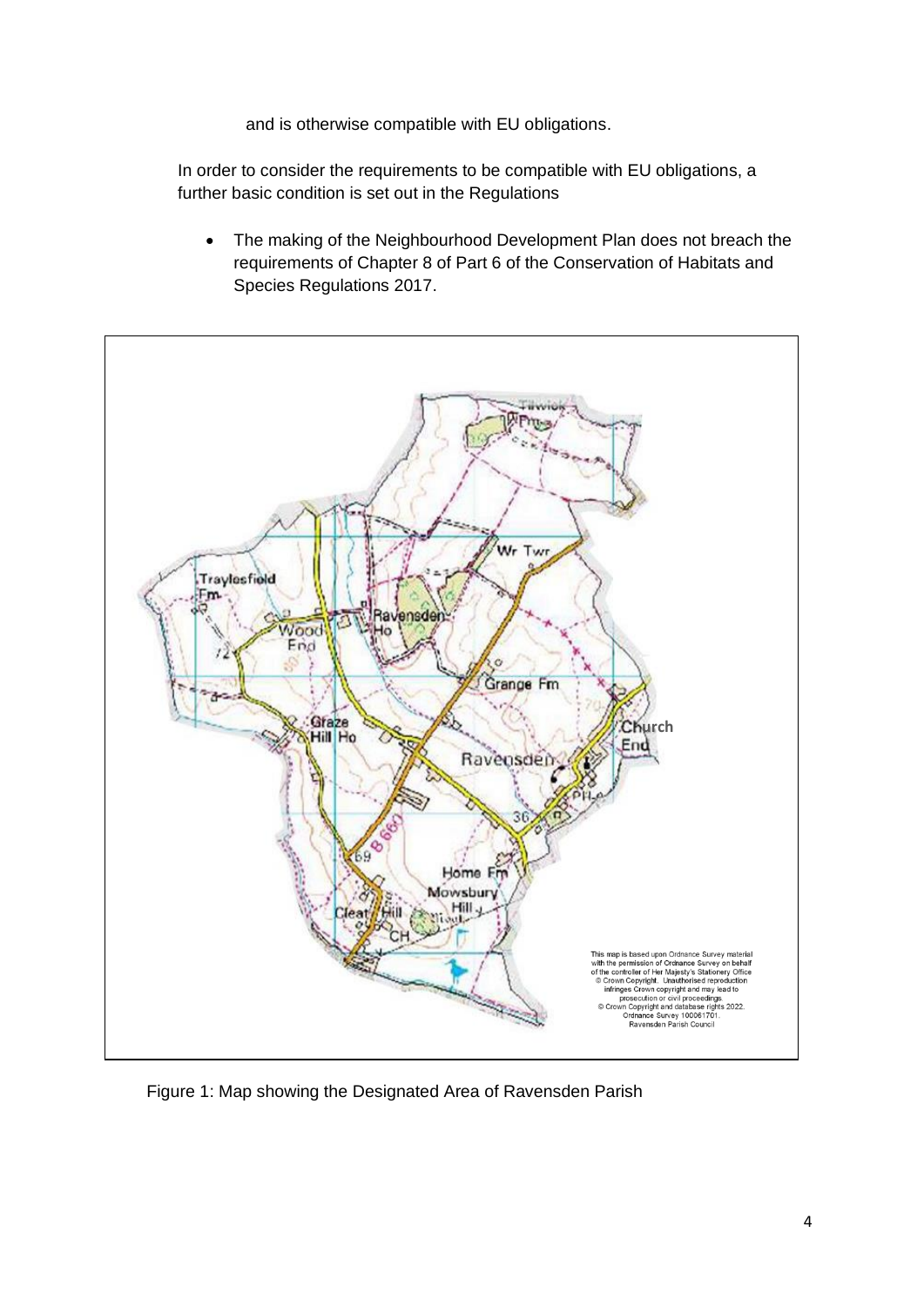# **2. Background**

The plan preparation has been led by Ravensden Parish Council, through its Neighbourhood Plan Steering Group. It has comprised three main stages:

- Evidence gathering which has been set out in the background evidence, including
	- Housing Needs Survey
	- Residents Survey
	- Ravensden Green Infrastructure Plan
	- Local Green Spaces Assessment Report
	- Site Assessment Report
- Draft Neighbourhood Plan (pre-submission Draft version); the draft plan and accompanying background documents were published for a period of 6 weeks ending on 4<sup>th</sup> April 2022 in accordance with regulation 14 of the Regulations.
- Submission Neighbourhood Plan which takes into account representations received on the Regulation 14 version and has been amended as required for submission to BBC; it is accompanied by the *Basic Conditions Statement* and the *Consultation Statement*.

Ravensden Parish Council formally launched the Neighbourhood Plan in November 2019, led by a steering group which included residents and Parish Councillors. The Steering Group met on 33 occasions over the period up to May 2022 (despite the restrictions of Covid and the need therefore for virtual meetings) and provided regular updates at bimonthly parish council meetings.

A rigorous programme of community engagement has (despite the limitations of 'lockdown'), helped to make sure that the Neighbourhood Plan is based on a proper understanding of the area and fully reflects the views, aspirations, needs and priorities of local people including householders, businesses and landowners.

Before all events, and at key stages as the Neighbourhood Plan evolved, leaflets were hand-delivered to every household in the Parish. A dedicated NP website and Village Facebook page were established, and frequent use was made of the Parish-wide email server and social media. This included a dedicated focus on Green Infrastructure aspects.

Documents posted on https://www.ravensden plan.info, provided key information and timely updates on progress with notification of forthcoming events.

Three public 'Drop-in' events<sup>3</sup> were held (despite the disruption of the Pandemic) at key stages with extensive information displays including questionnaires to encourage public feedback. These were well-received by local residents.

<sup>3</sup> Feb/Mar 2020, Sep/Oct 2021 & Feb 2022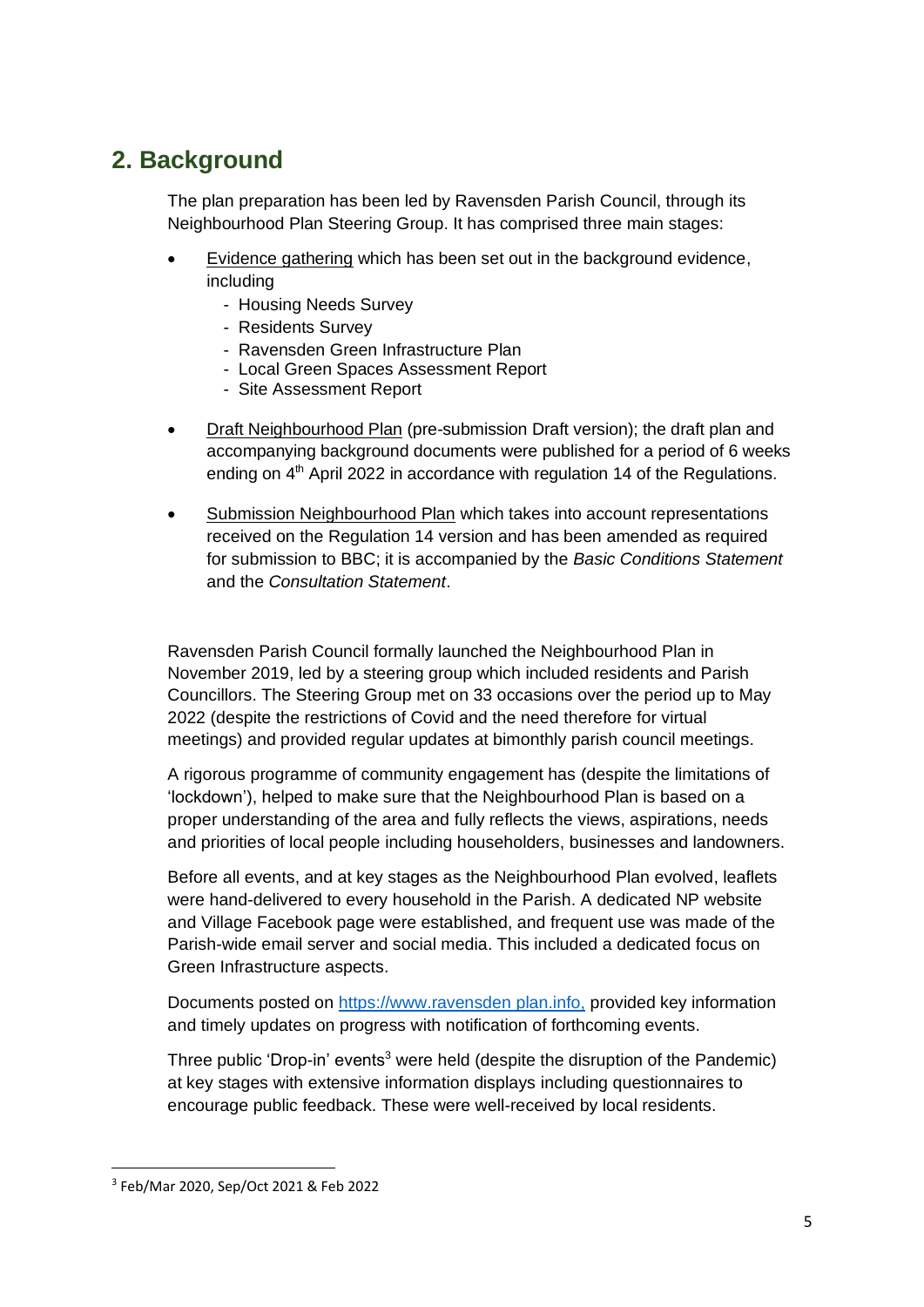A full record of Consultations is provided in the *Consultation Statement* with major milestones summarised in Figure 2.



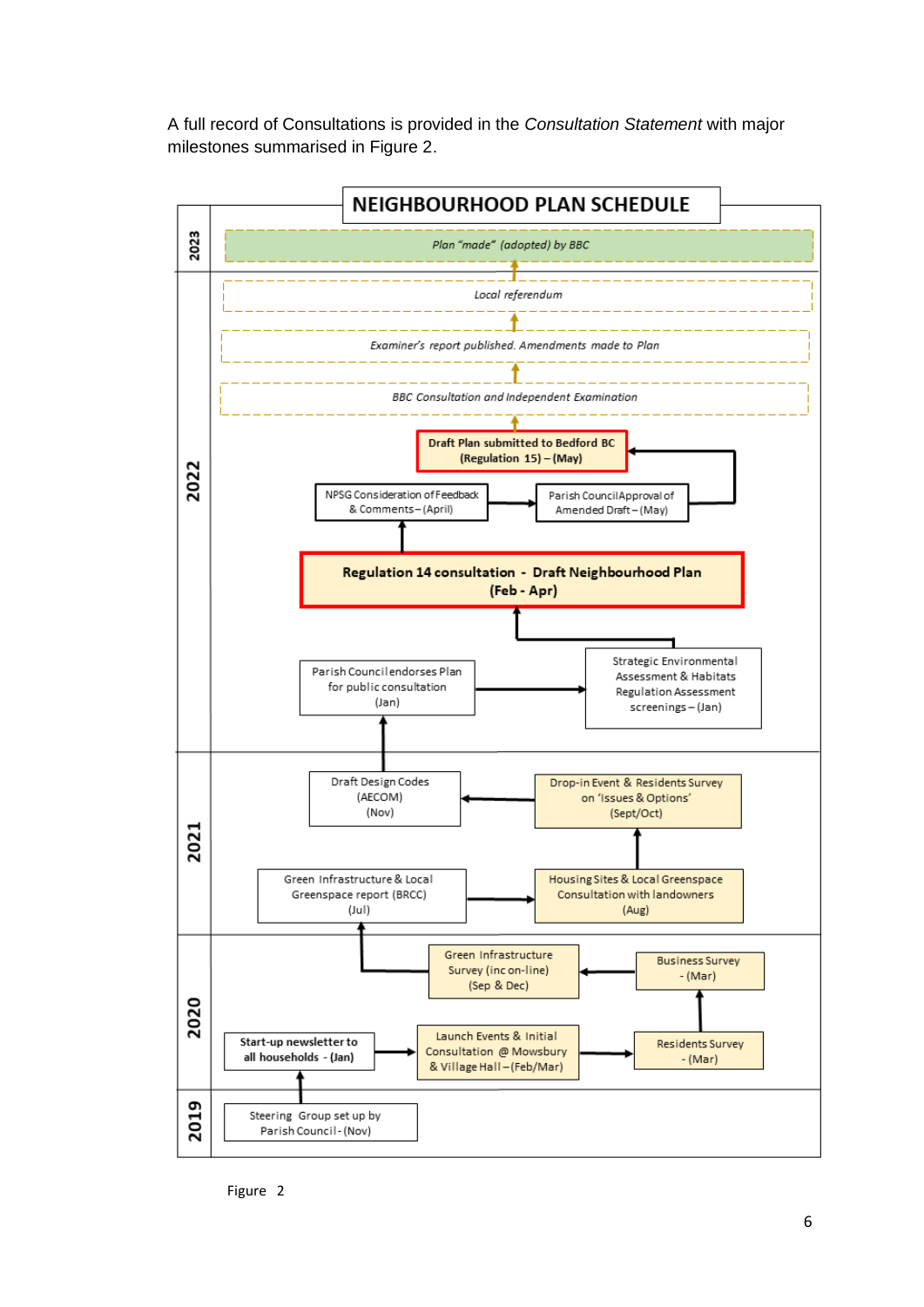The Neighbourhood Plan momentum was on occasions impacted by parallel consultations on the East West Rail Project. The route corridor preferred by EWRCo 4 for the central section would run through the Parish and have a profound impact on its rural character and amenity.

In concert with neighbouring Parishes this route corridor is being strongly resisted and better alternatives recommended. As a Nationally Significant Infrastructure Project (NSIP) a formal decision will be made under different legislation; however, the Neighbourhood Plan will remain a material consideration and the weight to be given to it in decision-making on East-West Rail will be for the Planning Inspectorate and, in due course, the Secretary of State to assess. A formal Neighbourhood Policy (RNP10) has been put forward to address mitigations required to minimise the negative impact on the community and environment should the current EWR plan go ahead. However, this is not a policy which seeks to resist the principle of the central section of East West Rail, and it is not considered to be provisions relating to "excluded development".

The key communications and consultation held as the Neighbourhood Plan developed are fully set out in the separate *Consultation Statement*.

**Housing Needs Assessment and Consultation** Bedfordshire Rural Communities Charity (BRCC) was commissioned to carry out a Housing Needs Survey (HNS) which reported in 2016 and identified a small need for affordable and market housing. This report predated the designation of the Neighbourhood Plan area and the start of the Neighbourhood planning process but was evidence which was taken into account in the preparation of the Plan. 125 responses were returned representing an encouraging return rate of 42%. A version of the final report from BRCC was published on the website<sup>5</sup> which broadly supported the need for new affordable houses and for a supply of houses to attract first-time buyers and for current residents wishing to downsize locally.

Although the survey is 6-years old, these housing needs have been restated in wider NP surveys and consultations in 2020 and 2021. This targeted local need remains important to the long-term vitality and sustainability of the Parish, despite recent rented accommodation being offered on the Curry Mansion site (Ravensden Crossroads) and the future prospect of 49 affordable units becoming available at the Ravensden Park (Graze Hill) site.

The Neighbourhood Plan does not rely on the 2016 HNS, and repeating the BRCC exercise is considered unnecessary and impractical, given recent planning permissions; the absence of accurate and up-to-date Census information; and consultation fatigue. No rural exception sites are proposed in the Plan (Policy 7S and Policy 67 of the LP2030) and Policy RNP3 requires any application for residential development to demonstrate that the mix and tenure meets an identified local need (and is in-line with LP Policy 58S – affordable housing)

**Green Infrastructure Plan and Consultation.** Ravensden's natural environment is highly valued along with its heritage features and rural aspects. This priority is

<sup>4</sup> Potential route alignments identified in the EWR Non-Statutory Consultation – from EWRCo Reg 14 Response

<sup>5</sup> https://ravensdenplan.info/documents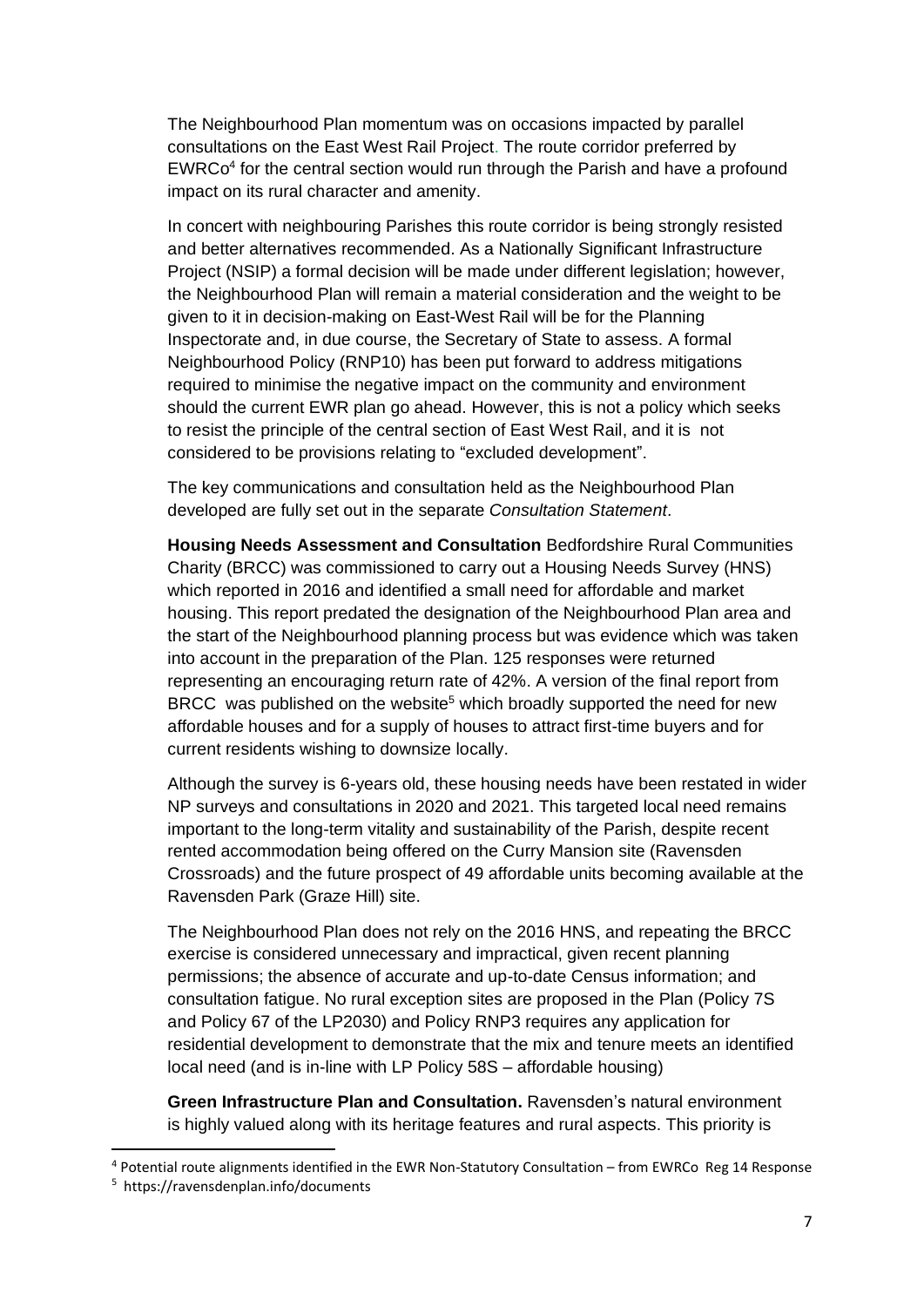reflected in the Neighbourhood Plan which has been informed by a Green Infrastructure Plan which identified potential Local Green Spaces for designation by the Neighbourhood Plan.

BRCC was commissioned by the Parish Council to prepare the GI Plan<sup>6</sup> fully involving the local residents in surveys and on-line presentations despite the then extant pandemic lockdown. 35 GI survey responses were submitted in Oct 2021 and the resulting Green Infrastructure Plan has received strong support in all subsequent consultation events. It broadly supports the Borough's Green Infrastructure plans and policies, identifies local aspirations and priorities, and includes a supporting 'action plan' which includes both statutory NP initiatives and other actions and aspirations.

The methodology is described further in the Green Infrastructure Plan document itself, and Policies within the NP address Local Greenspace (RNP6) and Heritage Assets (RNP7).

**Housing Site Consultation.** There is no requirement in the adopted Local Plan LP2030 for the Parish to contribute any more housing up to 2030 and this looks likely to continue in current review of the Local Plan. However, to reflect NPPF guidance that neighbourhood plans should give particular consideration to the opportunities for allocating small scale sites for possible housing development, a number of sites were considered based on the Borough Council's 'Call for Sites' exercise for the Local Plan 2030 and the current review to 2040. Candidate sites were appraised in accordance with nationally recognized methodology, and a list of sites potentially suitable for small scale housing development was identified. The two shortlisted sites have broad support from local residents, as confirmed in the Regulation 14 Consultation in March 2022

#### **Regulation 14 Consultation**

The Regulation 14 consultation ran for a period of six weeks from 19<sup>th</sup> February 2022 to 4th April 2022 and is fully covered in the *Consultation Statement*.

The draft neighbourhood plan was publicised to everyone who lives or works in the Parish, plus Bedford Borough Council, the list of statutory consultees, adjacent parish councils, elected officials, landowners, local businesses, and local organisations. The publicity included a full copy of the draft plan on the NP website, a comprehensive summary delivered to every household, a well-attended drop-in event and details of where paper copies were available. Comments, observations, and feedback were invited within the six-week period, including a questionnaire available in paper and on-line versions and a dedicated email server.

The Neighbourhood Plan website (linked to the Parish Council website) was updated to make the Regulation 14 consultation live; this included all of the

<sup>6</sup> https://ravensdenplan.info/application/files/4116/2935/8178/Ravensden\_\_GI\_Plan\_8.7.21\_1\_final\_plan.pdf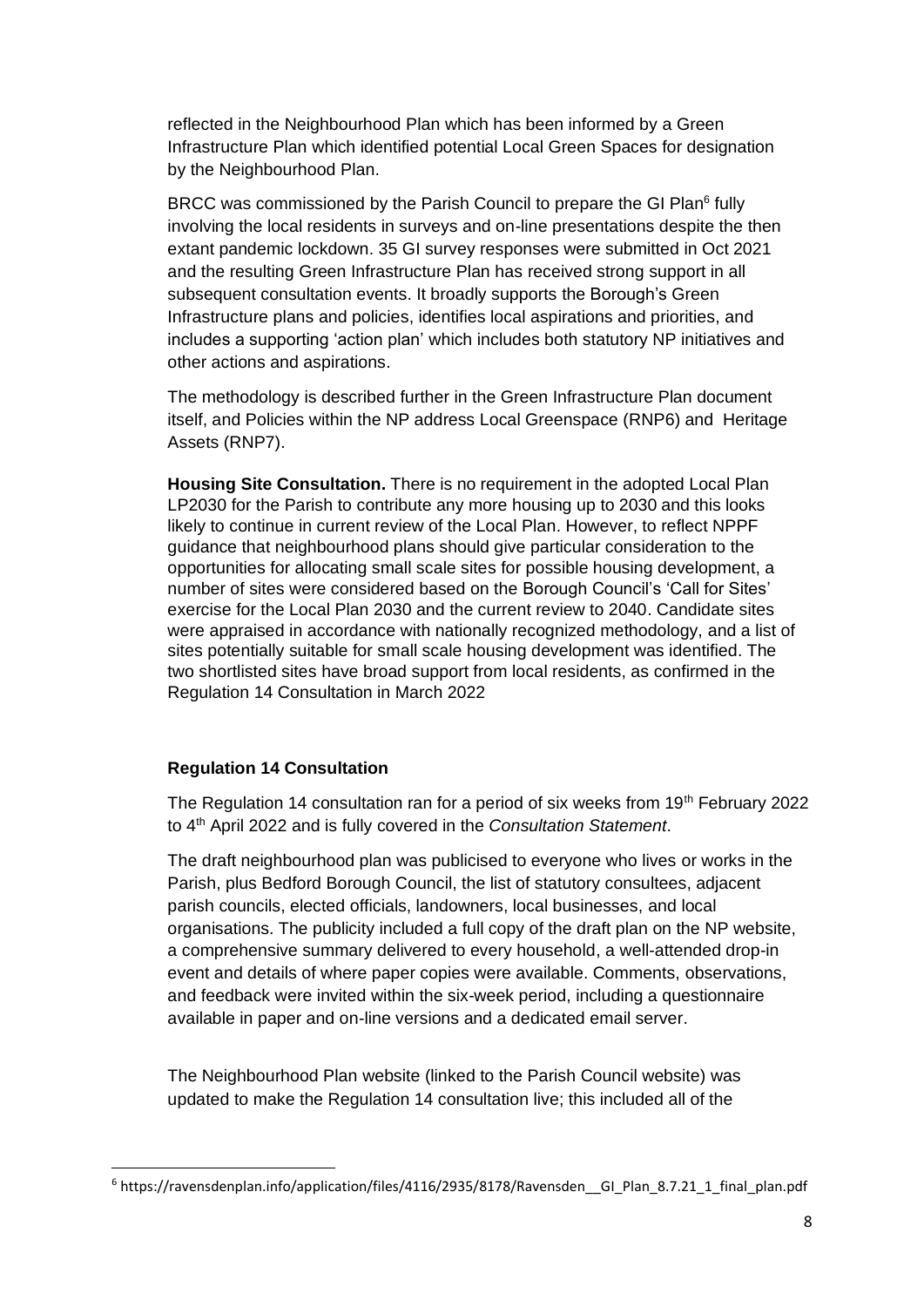documents being consulted upon, a link to the online survey, a copy of the paper feedback form, all the plans/maps and details of how to respond.

The consultation was also advertised on the Neighbourhood Plan Facebook page. The result of this consultation was that 51 responses were received, and these were individually considered, and response carefully documented whilst retaining confidentiality.

The Neighbourhood Plan document, GI Plan, Local Green Space Assessment, and Housing Site Assessment reports have been updated as necessary, in response to the Regulation 14 feedback.

The Parish Council has also worked closely with officers of Bedford BC since the start of the Neighbourhood Plan process to collate and examine the evidence base, to design and iterate policy proposals and to define the proper relationship between the NP and the adopted Local Plan (and the emerging Local Plan review).

The Neighbourhood Plan has not sought to duplicate Local Plan policies which will continue be used in determining planning applications. This has allowed the Neighbourhood Plan to focus on locally relevant and important policies.

## **3. Conformity with National Planning Policy**

The National Planning Policy Framework (NPPF) was first published on 27th March 2012 and updated on 24th July 2018, 19th February 2019 and 20th July 2021. The Parish Council has referred to the latest version to provide guidance on the government's planning policies for England and how these are expected to be applied.

There are several NPPF paragraphs that provide general guidance on neighbourhood planning, to which the Neighbourhood Plan has directly responded: In relation to the presumption in favour of sustainable development:

- Paragraph 11: the neighbourhood plan promotes a sustainable pattern of development that seeks to meet the development needs of the area; aligns growth and infrastructure; improves the environment; and mitigates climate change (including making effective use of land) and adapt to its effects
- Paragraph 12: the development plan is the starting point for decisionmaking, and this includes any Neighbourhood Plan
- Paragraph 13: Neighbourhood Plans should support the delivery of strategic policies contained in local plans or spatial development strategies and should shape and direct development that is outside of these strategic policies
- Paragraph 14: The adverse impact of allowing housing development that conflicts with the Neighbourhood Plan is likely to significantly and demonstrably outweigh the benefits, provided a number of timing and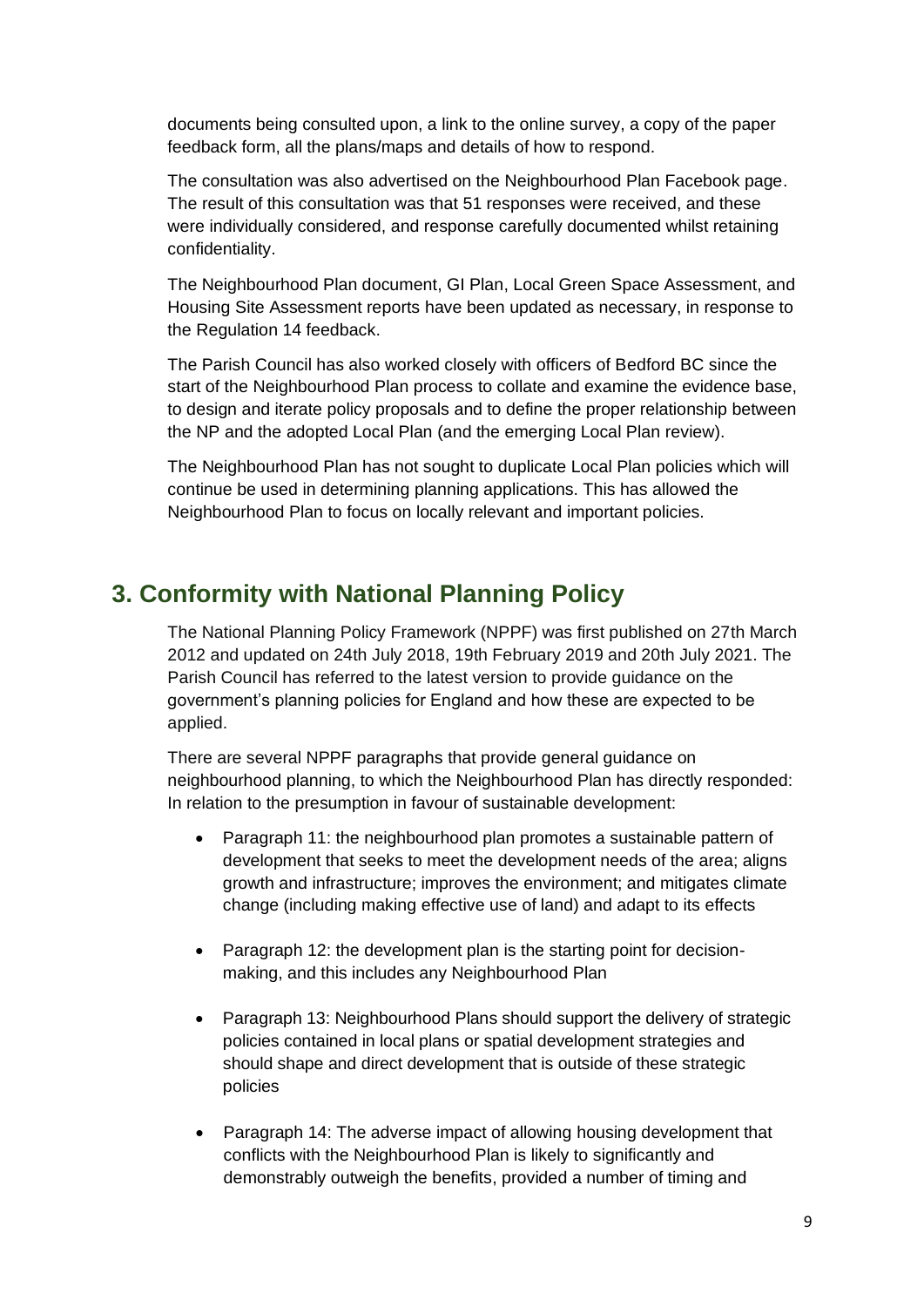housing supply criteria are met.

The Parish Council considers that the Neighbourhood Plan is planning positively for future development in the Parish and supports the delivery of the strategic policies of the adopted Development Plans as advised in the above paragraphs of the NPPF

- Paragraphs 18 and 21: advise that policies to address non-strategic matters and detailed matters should be included within neighbourhood plans, and the Neighbourhood Plan contains such policies.
- Paragraphs 29 and 30: provide advice on non-strategic policies and the role of neighbourhood plans. The Neighbourhood Plan establishes a shared vision for the area and its policies shape, direct and help deliver sustainable development. It has sought to translate objectives into a number of meaningful planning policies to complement other development plan policies for managing development.
- Paragraph 37: The Neighbourhood Plan meets the "basic conditions" and other legal requirements (as set out in paragraph 8 of Schedule 4B of the Town and Country Planning Act 1990)

The Neighbourhood Plan strikes a positive balance between the policy constraints of the Parish and the need to support the general requirements of the Local Authority development plan as set out in section 5 below.

The Neighbourhood Plan avoids duplicating development plan policies by focussing on site-specific and other policies that translate the general requirements of the Local Plan into a local context. Once made, the Neighbourhood Plan will form part of the development plan for the Parish and will be used in determining planning applications.

Set out below is a brief summary of how each policy conforms to the NPPF. The particular paragraphs referred to in the table are those considered the most relevant to each policy but are not intended to be an exhaustive list of all possible relevant paragraphs.

Overall, NPPF paragraph 30 states that once a Neighbourhood Plan has been brought into force, the policies it contains take precedence over existing policies in the Local Plan where they are in conflict.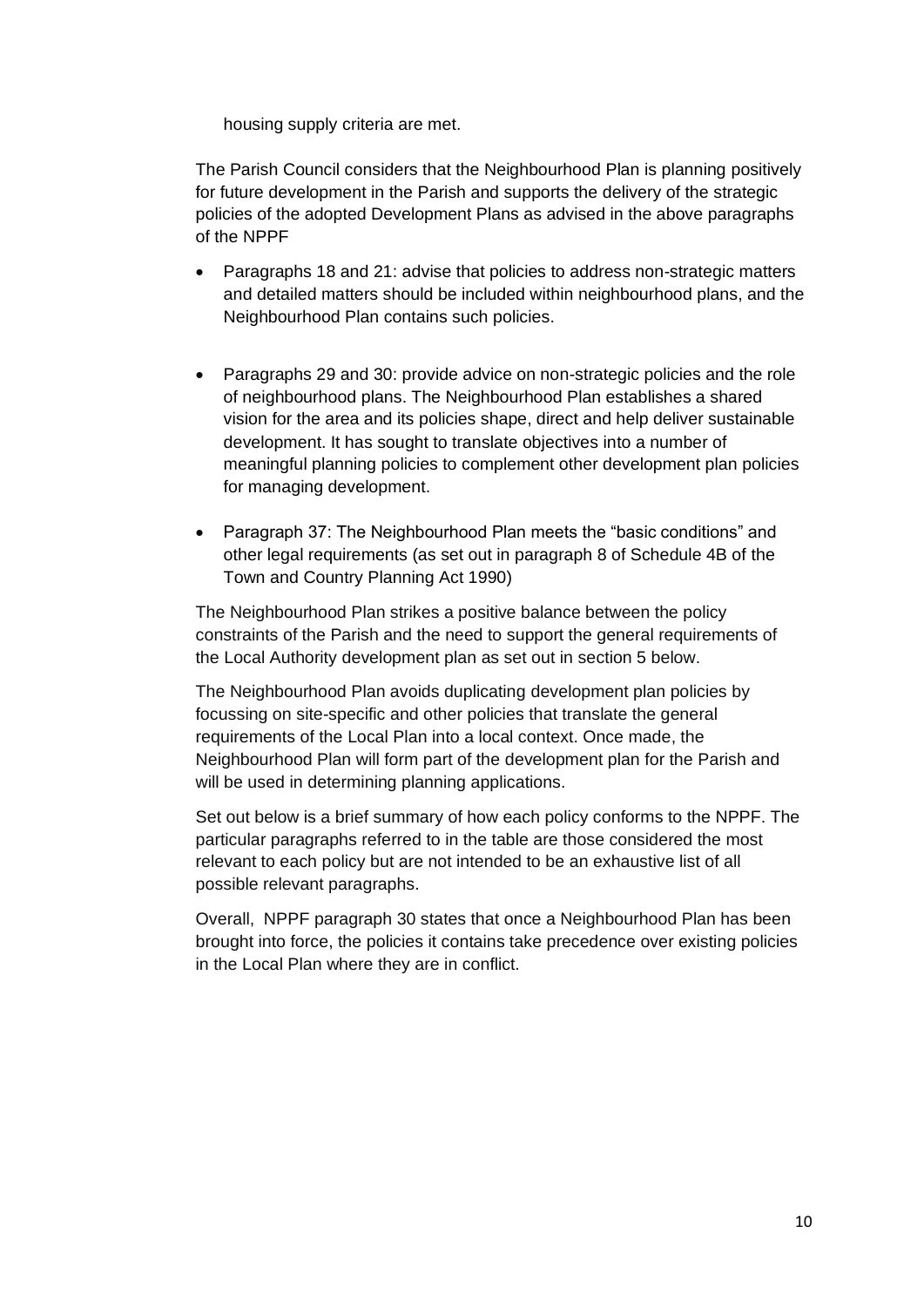## **Table 1 : NPPF Conformity**

| <b>Policy</b>                                                                    | <b>NPPF</b>                                                        | Commentary                                                                                                                                                                                                                                                                                                                                                                                     |
|----------------------------------------------------------------------------------|--------------------------------------------------------------------|------------------------------------------------------------------------------------------------------------------------------------------------------------------------------------------------------------------------------------------------------------------------------------------------------------------------------------------------------------------------------------------------|
| <b>RNP1 Cleat Hill /</b><br>Mowsbury Special<br>Policy Area                      | Para no.<br>15, 16                                                 | Is positively prepared and clearly sets<br>out how planning applications should<br>be considered in this area (defined on<br>an Inset Plan) and serves a clear<br>purpose by correcting an anomaly in<br>the Borough Local Plan 2030 which<br>treats the whole area as countryside<br>despite its mostly built-up character.                                                                   |
| <b>RNP2</b> Guidelines<br>for further<br>development at<br>Ravensden Park        | 16, 98, 100,<br>126, 130-132,<br>153-156, 174,<br>179              | Although the site was allocated in the<br>Borough Local Plan 2030 (Policy 24),<br>this policy complements the Local Plan<br>in line with NPPF para 30 by giving<br>greater clarity to the boundary between<br>the housing and the country park as<br>reflected in the outline planning<br>permission and setting out ongoing<br>requirements for future planning<br>applications.              |
| RNP3<br>Development of<br>land adjoining<br>Willow Farm,<br><b>Butler Street</b> | 28, 70, 119-<br>121, 124,<br>126, 130-131,<br>153-156, 174,<br>179 | The proposal reflects NPPF guidance<br>that particular consideration should be<br>given to opportunities for allocating<br>small and medium size sites suitable for<br>housing; and the substantial weight to<br>be given to using brownfield land for<br>homes and other identified needs.                                                                                                    |
| <b>RNP4 Conversion</b><br>of Barns, Cleat<br>Hill Farm                           | 28, 70,<br>120(d), 189-<br>190                                     | The proposal reflects NPPF guidance<br>that particular consideration should be<br>given to opportunities for allocating<br>small and medium size sites suitable for<br>housing; that policies should promote<br>and support the development of under-<br>utilised land and buildings; and the<br>desirability of putting heritage assets to<br>viable uses consistent with their<br>character. |
| RNP5 Design &<br>Sustainability<br>guided by Design<br>Codes                     | 9,11, 28, 126-<br>132, 153-158                                     | This policy reflects NPPF guidance which<br>emphasises the importance of good<br>design and its contribution to<br>sustainability; the need for clear design<br>vision and expectations in plans; and for<br>policies which reflect local aspirations                                                                                                                                          |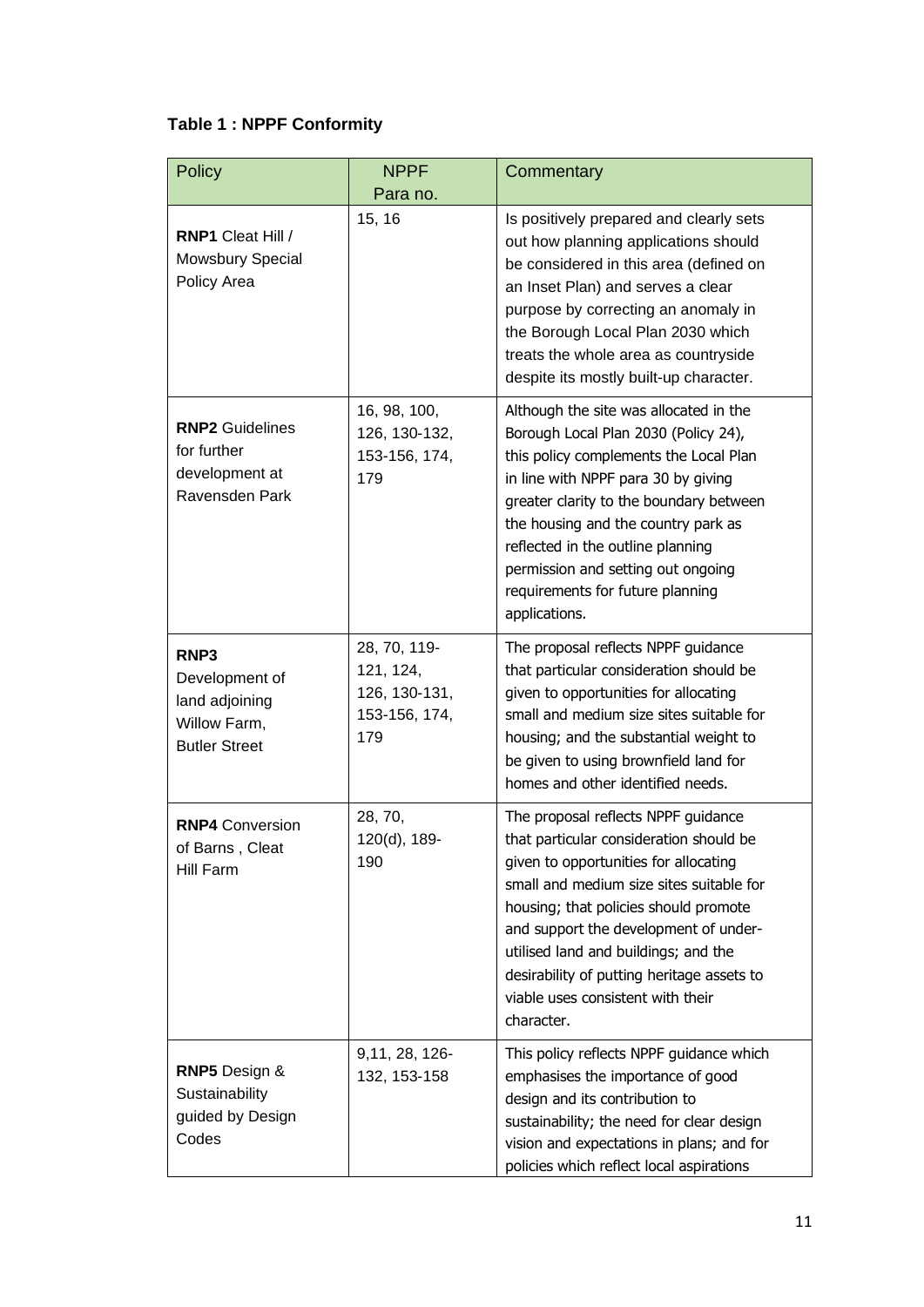|                                                                                  |                           | based on effective community<br>engagement. Design Codes can<br>maximise clarity about design<br>expectations.                                                                                                                                                                                                                                                         |
|----------------------------------------------------------------------------------|---------------------------|------------------------------------------------------------------------------------------------------------------------------------------------------------------------------------------------------------------------------------------------------------------------------------------------------------------------------------------------------------------------|
| <b>RNP6</b> Allocation of<br>Local Green<br>Spaces                               | 28, 100-103,<br>174       | This policy comes out of the work on<br>the Ravensden Green Infrastructure<br>Plan and designates sites which are<br>suitable for inclusion in the NP. It<br>provides an appropriate level of<br>protection which could continue<br>beyond the Plan period, in<br>accordance with the NPPF.                                                                            |
| <b>RNP7</b> Protection<br>of Heritage assets                                     | 190                       | The policy reflects the guidance in the<br>NPPF with respect to the conservation<br>and enhancement of both designated<br>and undesignated heritage assets and<br>their settings, which contribute to the<br>character of the Parish.                                                                                                                                  |
| <b>RNP8</b> Protecting<br>important<br>Community<br><b>Facilities</b>            | 28, 92, 93,<br>98, 100    | This policy reflects NPPF guidance in<br>relation to policies which guard<br>against the unnecessary loss of<br>valued facilities and services.                                                                                                                                                                                                                        |
| <b>RNP9 New</b><br>Community<br><b>Facilities</b>                                | 93                        | This policy reflects NPPF guidance by<br>ensuring established facilities are able to<br>develop and modernise                                                                                                                                                                                                                                                          |
| <b>RNP10 East West</b><br>Rail - mitigation                                      | 104, 174,<br>179, 185-186 | This policy is consistent with the<br>NPPF which advises that transport<br>issues should be considered from the<br>earliest stages of plan making so that<br>potential impacts can be identified,<br>assessed and taken into account<br>including appropriate opportunities for<br>avoiding and mitigating any adverse<br>effects, and for net environmental<br>gains. |
| <b>RNP11 Priorities</b><br>for Developer<br>Contributions (CIL)<br>in the Parish | 34, 104, 106              | This policy identifies how contributions<br>from development could go towards<br>priorities for local infrastructure, in<br>accordance with the NPPF.                                                                                                                                                                                                                  |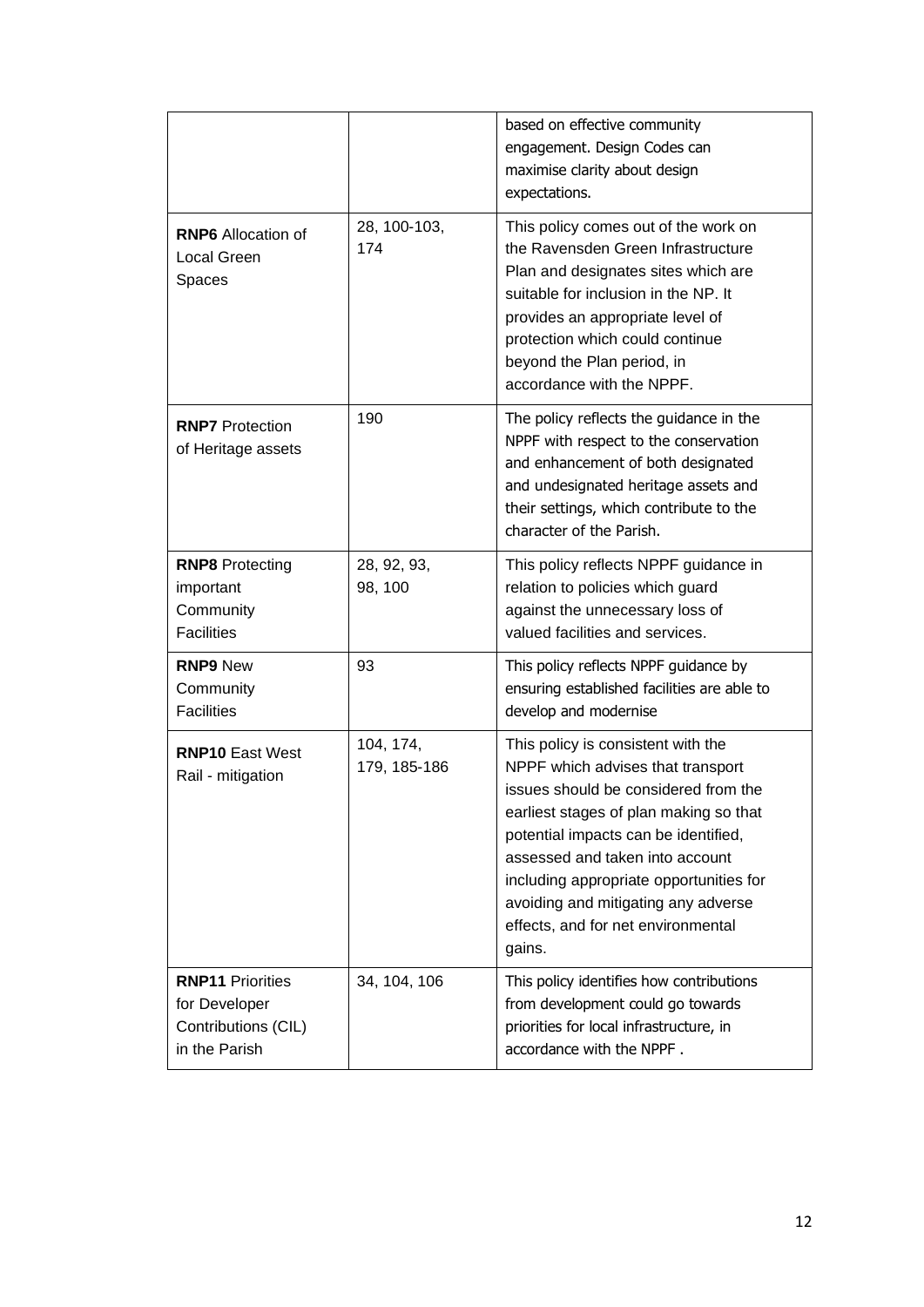## **4. Contribution to Sustainable Development**

The basic condition of "contributing to the achievement of sustainable development" requires a broad scope of assessment to embrace social and economic, as well as environmental objectives.

The Policies and Objectives defined within the Neighbourhood Plan comprise a balance of social (*Soc*), economic (*Econ*) and environmental (*Env*) goals required to fully realise the Vision for the Parish defined and supported by NP consultation. The Vision is:

**"By 2030, Ravensden Parish will be:**

- **A sustainable, safe and well-integrated place in which to live, work and spend leisure time, and which is responsive to climate change and decarbonisation objectives**
- **A rural/semi-rural area containing compact settlements which meet local needs; whose character and integrity are safeguarded through high quality design; and which are set in attractive and accessible countryside which also provides a buffer to large-scale expansion of Bedford**
- **Part of a thriving, cared-for natural and historic environment"**

The *Social goals* (*Soc*.) are to improve local amenities, meet future housing needs where appropriate and encourage safe and sustainable movement across the Parish. *Economic goals* (*Econ*.) include the protection of existing assets and promoting new facilities where possible to ensure the continuing vitality of the Parish. *Environmental goals* (*Env*.) relate to design and sustainability; landscape, biodiversity, heritage, green infrastructure and Local Greenspaces..

However, the objectives recognise there are environmental constraints within which the social and economic objectives must operate, by ensuring development is in keeping with the predominantly rural character of the Parish.

The policies therefore translate the objectives of the Neighbourhood Plan into viable and effective development management policies which will deliver strong social, economic and environmental outcomes.

The sustainability attributes of each policy are summarised in Table 2 below.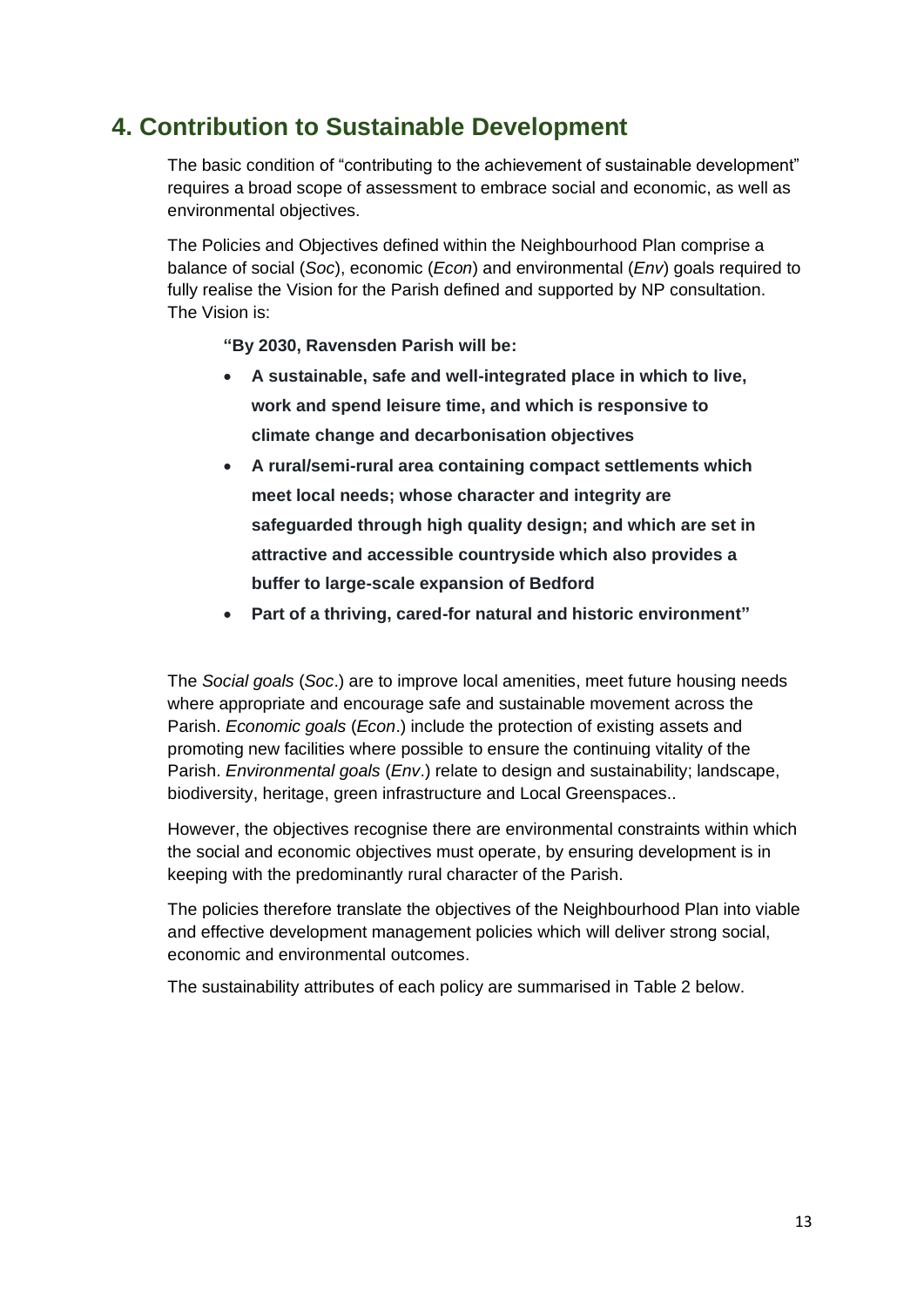## **Table 2: Sustainability Attributes**

 $\boxed{\mathbf{C}}$  Positive

O Neutral

X Negative

| <b>Policy</b>                                                          | <b>Soc</b> | Econ | Env               | <b>Commentary</b>                                                                                                                                                                                                                                                   |
|------------------------------------------------------------------------|------------|------|-------------------|---------------------------------------------------------------------------------------------------------------------------------------------------------------------------------------------------------------------------------------------------------------------|
| <b>RNP1 Cleat Hill /</b><br>Mowsbury Special<br>Policy Area            |            | O    |                   | Guidelines to protect and enhance local<br>character, which is beneficial to both the<br>environment and social interactions of<br>residents.                                                                                                                       |
| <b>RNP2</b> Guidelines for<br>further development at<br>Ravensden Park |            |      |                   | Guidelines for any future planning<br>applications for vibrant new housing<br>area and country park extension which<br>is beneficial to environment and<br>wellbeing of residents.                                                                                  |
| <b>RNP3</b> Development of<br>land adjoining Willow<br>Farm            |            |      |                   | A proposal for 10-15 new dwellings to<br>meet local needs making use of a partly<br>'brownfield site' and which brings<br>positive social and environmental benefits.                                                                                               |
| <b>RNP4 Conversion of</b><br><b>Barns Cleat Hill Farm</b>              |            |      |                   | A proposal for sensitive conversion to<br>residential with detailed requirements to<br>be followed to ensure highway safety<br>with protective measures on<br>environment and biodiversity.                                                                         |
| <b>RNP5</b> Design &<br>Sustainability guided by<br>Design Codes       |            |      | $\bm{\mathsf{V}}$ | Detailed measures to encourage all<br>planning applications to follow best<br>practice in design and sustainability and<br>respect the new Design Codes with<br>resulting social, environmental, and<br>economic benefits to the Parish.                            |
| <b>RNP6</b> Allocation of<br>additional Local Green<br>Space           |            |      |                   | Allocating a further 5 sites across the<br>Parish as Local Green Spaces to give<br>extra protection from development whist<br>bringing social and environmental<br>benefits with improved biodiversity, and<br>economic advantages by enhancing<br>local amenities. |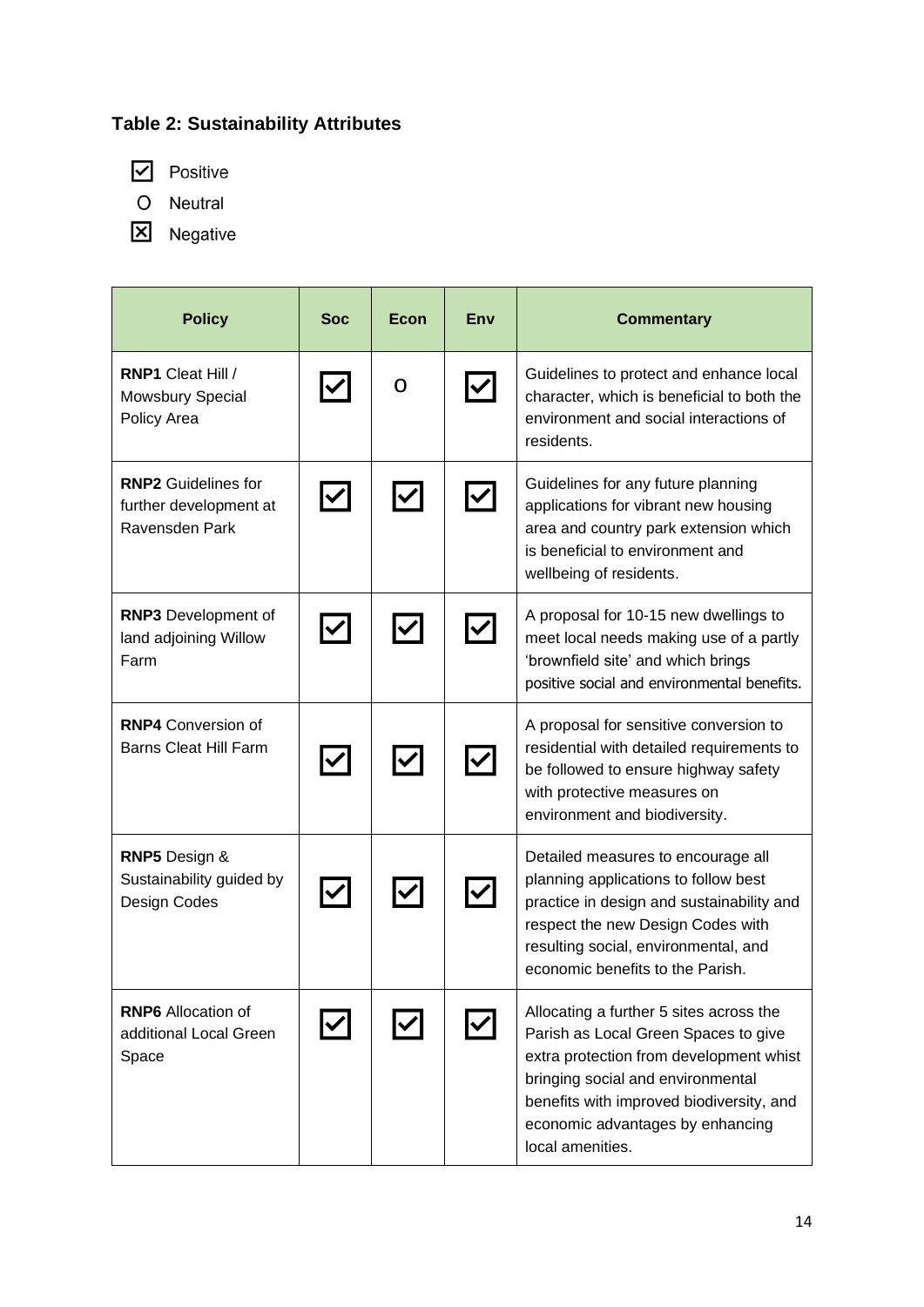| <b>RNP7</b> Protection of<br>Heritage assets                                         | O | A policy to protect our listed buildings<br>and their setting and other features of<br>conservation interest thereby benefitting<br>the local community and environment.                                                                                                                                                                     |
|--------------------------------------------------------------------------------------|---|----------------------------------------------------------------------------------------------------------------------------------------------------------------------------------------------------------------------------------------------------------------------------------------------------------------------------------------------|
| <b>RNP8</b> Protecting<br>important Community<br><b>Facilities</b>                   |   | A Policy which seeks to protect a<br>number of local community assets<br>which are important to the life of the<br>Parish or ensure suitable replacement<br>facilities are built if there is still need for<br>them. This supports rural character and is<br>beneficial to both the environment and<br>the social interactions of residents. |
| <b>RNP9 New Community</b><br><b>Facilities</b>                                       |   | Criteria to be applied when new facilities<br>are proposed. This policy will deliver a<br>positive impact on the rural character of<br>the Parish and will enhance the wellbeing<br>of residents through sympathetic design<br>and improved amenities.                                                                                       |
| <b>RNP10 East West Rail -</b><br>mitigation of disruption                            | O | If it is built (despite local<br>opposition) this policy ensures<br>detailed measures to mitigate worst<br>impacts thus protecting the local<br>environment and rural character.                                                                                                                                                             |
| <b>RNP11 Priorities for</b><br><b>Developer Contributions</b><br>(CIL) in the Parish |   | This Policy will be very positive for the<br>social and environmental character of the<br>Parish by enhancing local infrastructure<br>and integration.                                                                                                                                                                                       |

# **5. General Conformity with Strategic Local Policies**

Local development plan documents currently consist of the saved policies of the Allocations and Designations Local Plan 2013, and the Bedford Borough Local Plan 2030. The Local Plan includes new policies for management of development as well as allocating sites for new housing and employment development. There is a requirement for neighbourhood plans to be in general conformity with the strategic policies of the Local Plan, and the Neighbourhood Plan has been prepared with this in mind.

Although there is no requirement in the Borough Local Plan 2030 for any additional housing to be provided in the Parish in the Plan period – and the emerging Borough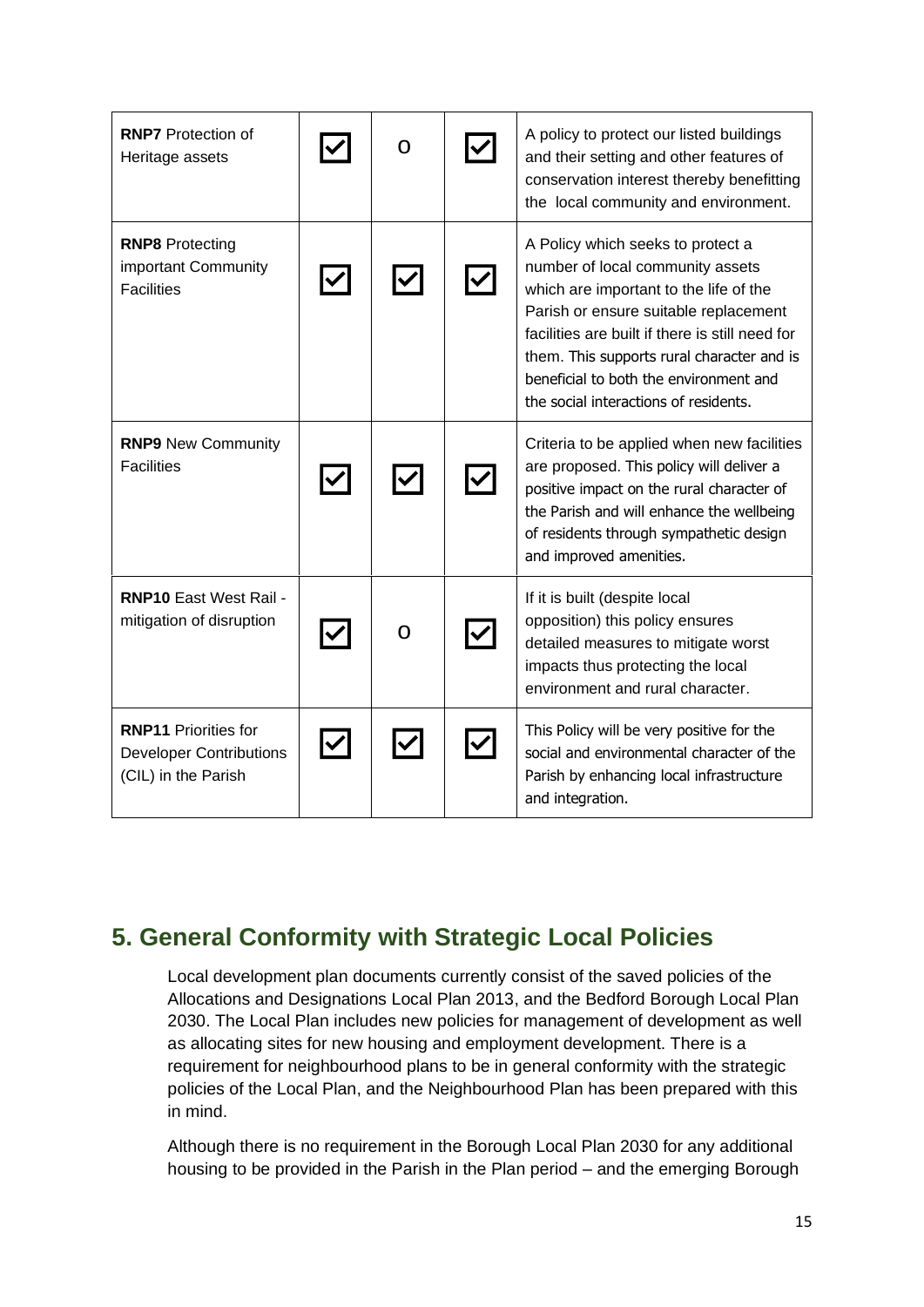Local Plan 2040 appears to maintain this stance – the Neighbourhood Plan takes the opportunity to allocate two small development-sites in the Parish. One (for 10-15 units) utilises a part-brownfield site, and the other is for conversion of agricultural barns for up to 5 units. These proposals have attracted support from local residents.

The following tables set out the comparison of Neighbourhood Plan policies with policies from both extant Local Plans.

Accordingly, the Neighbourhood Plan is in general conformity with the Local Plans and the policies have been designed to add local context to the development plan policies of the area.

### **Table 3: Conformity with BBC Allocations and Designations Local Plan 2013 and Bedford Borough Local Plan 2030**

| <b>Ravensden NP</b><br><b>Policies</b>                                    | BBC Local Plan 2030 &<br><b>ADLP2013</b>                                                    | <b>Commentary</b>                                                                                                                                                                                                                                                                |
|---------------------------------------------------------------------------|---------------------------------------------------------------------------------------------|----------------------------------------------------------------------------------------------------------------------------------------------------------------------------------------------------------------------------------------------------------------------------------|
| RNP1 Cleat Hill /<br>Mowsbury Special<br>Policy Area                      | LP Policy 7S<br><b>ADLP Policy AD1</b>                                                      | This policy complements the Borough<br>Local Plan 2030 by providing clarity as to<br>how development proposals should be<br>considered in this largely built-up area<br>within defined countryside.                                                                              |
| <b>RNP2</b> Guidelines<br>for further<br>development at<br>Ravensden Park | LP Policy 24                                                                                | This policy supplements Policy 24 in the<br>Borough Local Plan 2030 by clarifying the<br>boundary between the residential and<br>country park elements of the site and<br>setting out ongoing requirements which will<br>apply to subsequent applications for the<br>whole site. |
| <b>RNP3 Land</b><br>development at<br>adjoining Willow<br>Farm            | LP Policies 3S (viii $\&$ ix),<br>6, 46S, 58S, 59(S)<br>(Also, BBC Open Space)<br>SPD 2013) | This allocation is consistent with the overall<br>spatial strategy in the Borough Local Plan<br>2030, and its policies for Small<br>Settlements, sustainability, and affordable<br>housing.                                                                                      |
| <b>RNP4</b> Conversion<br>of Barns Cleat Hill<br>Farm                     | LP Policies 7S, 41S and<br>65                                                               | This allocation is consistent with policies for<br>development in countryside,<br>protecting the historic environment and<br>heritage assets and the<br>re-use of redundant buildings in the<br>countryside                                                                      |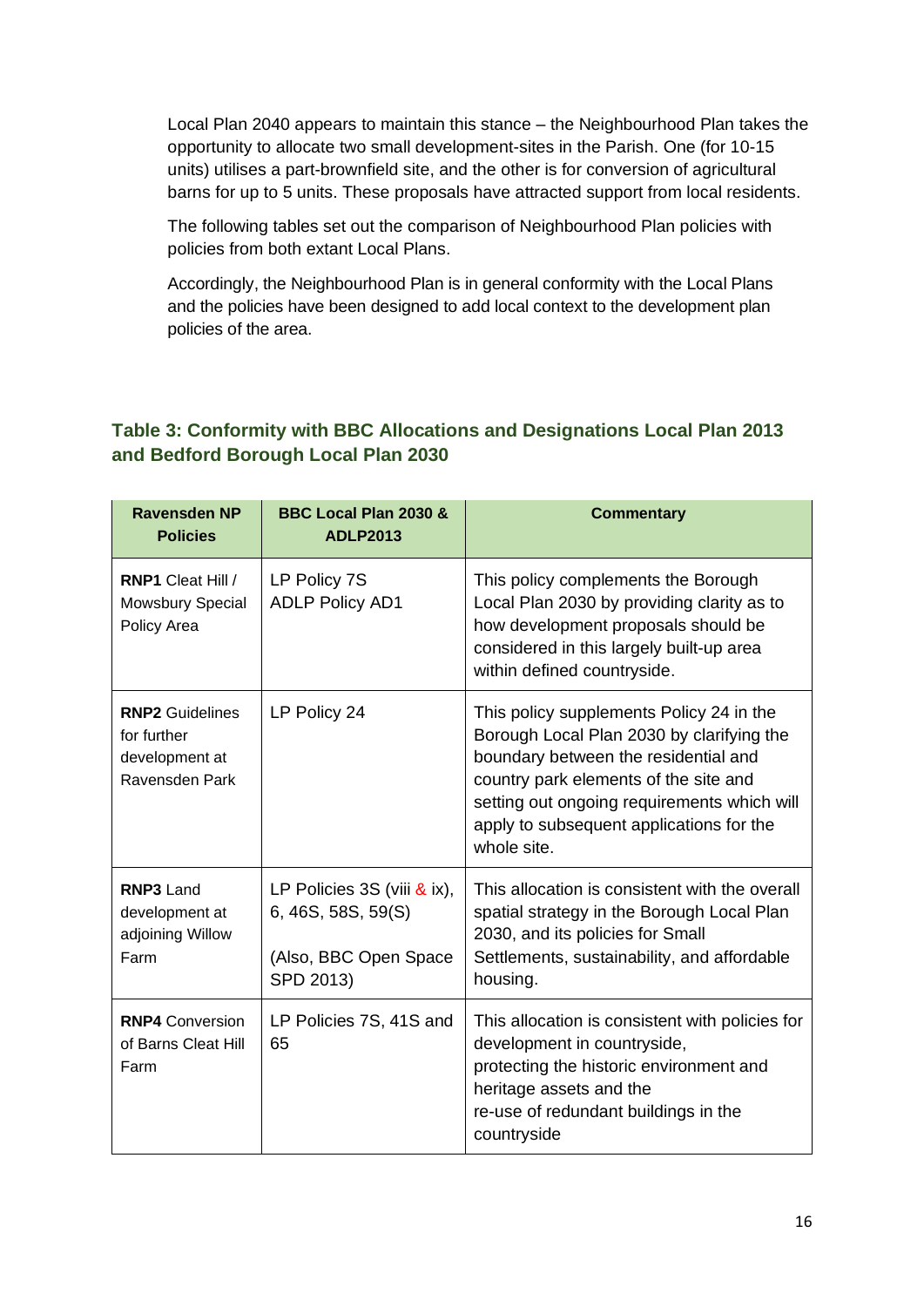| RNP5 Design &<br>Sustainability<br>guided by Design<br>Codes                     | LP Policies 28S, 29,<br>53-54 and 93                           | This policy $-$ and the preparation of the<br>Design Codes - provides local context for,<br>and elaborates on Local Plan policies for<br>place-making, design quality and<br>principles, layout and accessibility, energy<br>efficiency and sustainable drainage.                                                                               |
|----------------------------------------------------------------------------------|----------------------------------------------------------------|-------------------------------------------------------------------------------------------------------------------------------------------------------------------------------------------------------------------------------------------------------------------------------------------------------------------------------------------------|
| <b>RNP6</b> Allocation of<br>additional Local<br>Green Space                     | LP Policies 35S and 45<br><b>ADLP Policies AD 24</b><br>and 40 | A policy which augments the number of<br>Local Greenspaces in the Parish and<br>reinforces their protection from<br>development, consistent with ADLP Policy<br>AD24; and which reinforces ADLP Policy<br>AD40 for defined Village Open Spaces.                                                                                                 |
| <b>RNP7</b> Protection<br>of Heritage assets                                     | LP Policy 41S                                                  | A policy which complements and provides<br>local context for the protection of<br>designated and non-designated heritage<br>assets and their settings, which contribute<br>to local character, and which should be<br>conserved and enhanced                                                                                                    |
| <b>RNP8</b> Protecting<br>important<br>Community<br><b>Facilities</b>            | LP Policies 83 and 99                                          | A policy which enhances relevant Local<br>Plan policy by requiring marketing evidence<br>to demonstrate there is no longer an<br>economic case for retaining a number of<br>locally defined facilities, before alternative<br>uses are permitted.                                                                                               |
| <b>RNP9 New</b><br>Community<br><b>Facilities</b>                                | LP Policies 7S and 98                                          | A policy which supplements Local Plan<br>policy by providing locational guidance for<br>new facilities in the Parish and setting out<br>more detailed development management<br>considerations.                                                                                                                                                 |
| <b>RNP10 East West</b><br>Rail - mitigation                                      | LP Policy 90S(iv)                                              | A policy which sets out detailed mitigation<br>measures appropriate to the local context<br>and which conforms with and supplements<br>relevant Local Plan policy, which provides<br>no detail as to the route of the East-West<br>rail scheme and no measures to mitigate its<br>potential impacts either during construction<br>or operation. |
| <b>RNP11 Priorities</b><br>for Developer<br>Contributions (CIL)<br>in the Parish | LP Policy 86S                                                  | A policy which complements relevant Local<br>Plan policy by setting out detailed local<br>priorities for how contributions towards<br>local infrastructure, expected from<br>development, will be spent.                                                                                                                                        |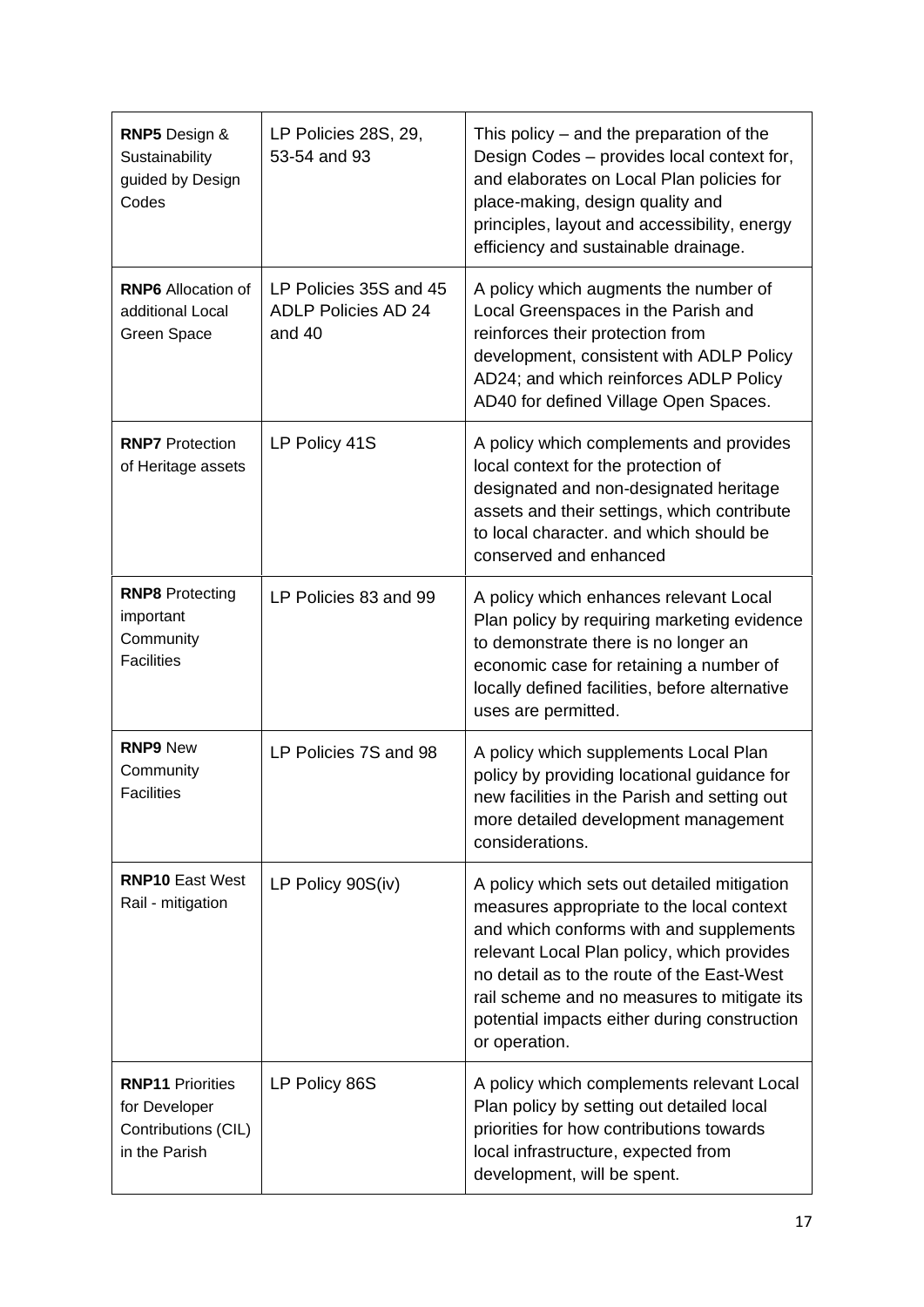# **6. Compatibility with EU Legislation**

#### **Strategic Environmental Assessment (SEA)**

The SEA Regulations require the consideration of the significant environmental effects of the plan or programme, and of reasonable alternatives that take into account the objectives and the geographical scope of the plan or programme.

A screening report has been prepared by Ravensden Parish Council (as the Responsible Body) to determine whether or not the content of the Ravensden Neighbourhood Plan (NP) requires a Strategic Environmental Assessment (SEA) in accordance with the extant regulations. This document accompanies the Neighbourhood Plan.

In accordance with current government advice the first part of the assessment determined that the NP falls into a category of plans requiring SEA. The second part of the assessment considered whether the NP is likely to have a significant effect on the environment using criteria drawn from Schedule 1 of the EU SEA Directive and the UK Environmental Assessment of Plans and Programmes Regulations 2004.

The assessment concluded that it is unlikely there will be any significant environmental effects arising from the Ravensden Neighbourhood Plan and that a Strategic Environmental Assessment is not therefore required.

Three statutory consultation bodies (Historic England, Environment Agency and Natural England) were consulted in January 2022.

In their response (dated  $26<sup>th</sup>$  January 2022) Natural England confirmed their satisfaction with the conclusion of no likely significant effect on designated sites as a result of the neighbourhood plan. No other statutory consultees responded to this consultation.

#### **Habitat Regulations Assessment (HRA)**

The Conservation of Habitats and Species Regulations 2017 [the Habitats Regulations] require that Habitats Regulation Assessment (HRA) is applied to all statutory land use plans in England and Wales. HRA is achieved by carrying out an Appropriate Assessment. This is undertaken mindful of an assessment on the wider Local Plan 2030 undertaken in 2018 and National Site Networks (2019).

*Bodsey Ecology* were contracted to undertake a screening of the Neighbourhood Plan. This ensures that the NP has policies which avoid or mitigate against likely significant effects identified in the Bedford Borough Local Plan 2030 and complying with those of Bedford Borough.

These screenings assume that water quantity and quality in the River Great Ouse will not be compromised because the future strategic plans of Anglian Water will prevent this from happening.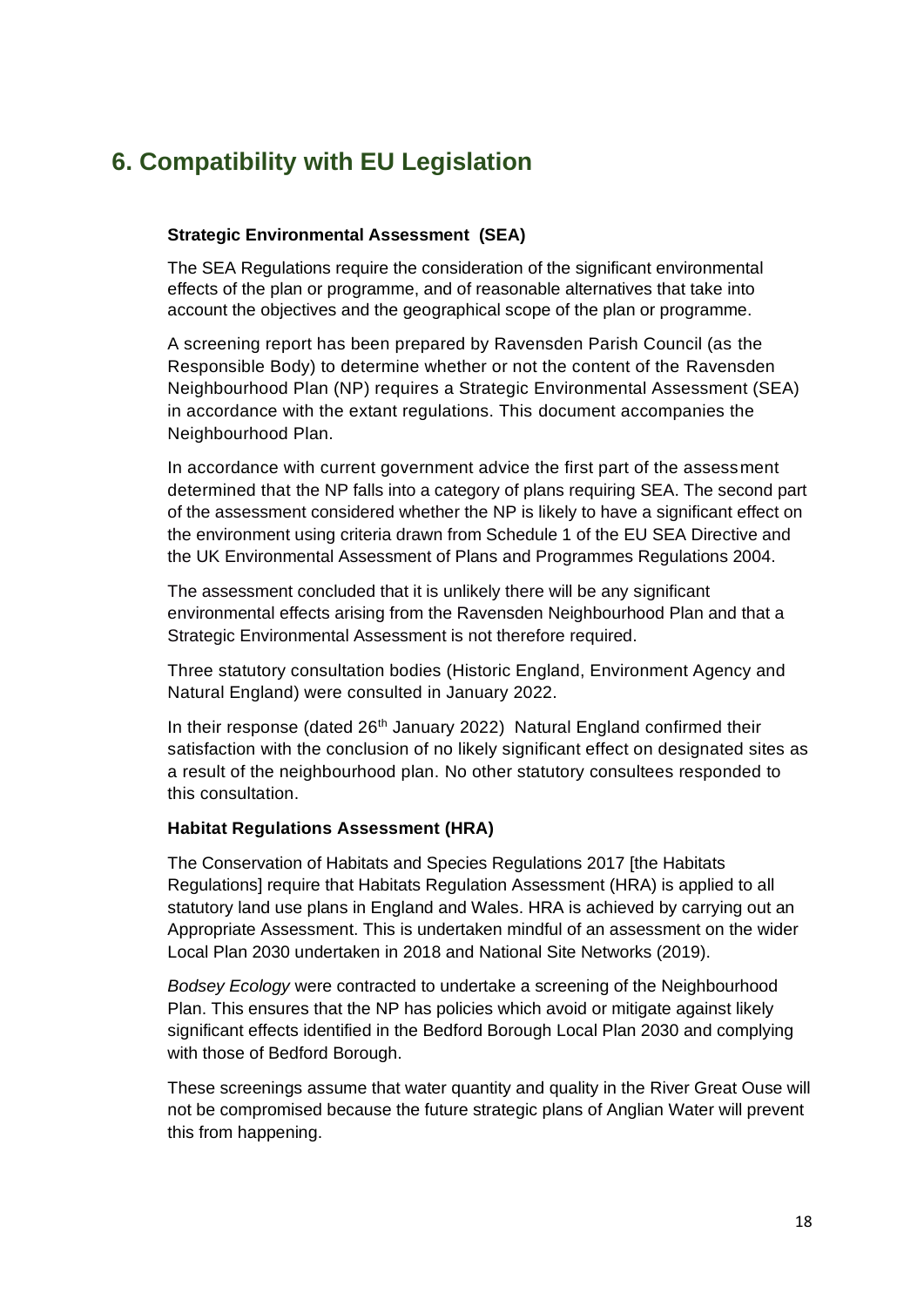The HRA screening concluded that the Ravensden Neighbourhood Plan can proceed as it will not have adverse impacts on any National Site Network sites, the qualifying features and/or the integrity of those sites itself or in combination with other plans that have currently been adopted. These conclusions were endorsed by responses received from statutory consultation bodies (January 2022).

#### **Human Rights and Equalities Assessment**

The Neighbourhood Plan has regard to the fundamental rights and freedoms guaranteed under the European Convention on Human Rights and complies with the Human Rights Act.

The overall purpose of the Neighbourhood Plan is to improve the quality of life for people living and working in the parish from an environmental, social and economic point of view. The aims and policies in the Neighbourhood Plan have been formulated in response to local people's views and in the light of evidence gathered for the Parish, in order to meets the needs expressed and address the issues identified.

In order to confirm that the NP does not have any unintended consequences for particular groups the strategic aims and the policies in the Plan have been scrutinised to ensure that they do not disadvantage any potentially vulnerable groups. The Equality Act 2010 places a duty on all public authorities in the exercise of their functions to have regard to the need to eliminate discrimination, to advance equality of opportunity, and to foster good relations between persons who have a "protected characteristic"<sup>7</sup> and those who do not.

An assessment has been made on whether the policies in the Neighbourhood Plan have a positive, negative or neutral impact on each of the protected characteristics. Certain protected characteristics are not affected by the Neighbourhood Plan, namely gender reassignment, race, religion, or sexual orientation. For persons with these characteristics, the Plan has a neutral effect. Where policies in the Plan would adversely affect persons with these protected characteristics, they would not be differently affected than persons without these characteristics.

### **Table 4 Human Rights**

| <b>Policy</b>                                                       | Outcome for persons with<br>certain protected<br>characteristics |
|---------------------------------------------------------------------|------------------------------------------------------------------|
| <b>RNP1</b> Cleat Hill / Mowsbury Special Policy Area               | Neutral Impact                                                   |
| <b>RNP2</b> Guidelines for further development at<br>Ravensden Park | Broadly positive impact                                          |
| RNP3 Land development at adjoining Willow Farm                      | Broadly positive impact                                          |

<sup>&</sup>lt;sup>7</sup> "Protected characteristics" are age, disability, gender reassignment, pregnancy and maternity, race, religion or belief, sex, and sexual orientation